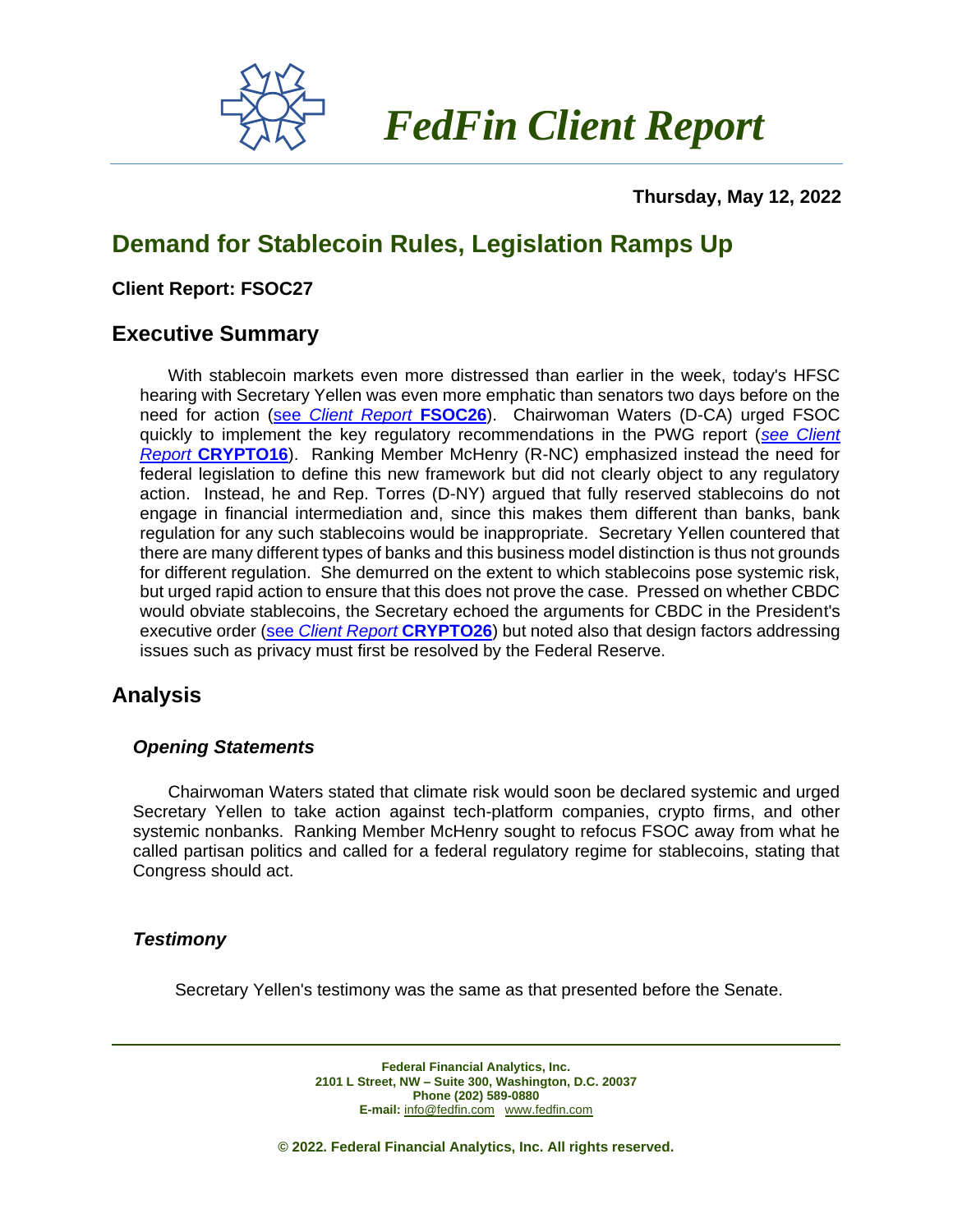#### *Q&A*

- **Stablecoins**: House Democrats including Reps. Himes (D-CT), Lynch (D-MA), and Sherman (D-CA) joined Chairwoman Waters by inquiring about stablecoin systemic risk, with some calling for regulatory action that would better inform and protect consumers. Ranking Member McHenry asked Secretary Yellen whether Treasury differentiated algo-coins and stablecoins, which Treasury does. He then asked how limiting stablecoin issuance to only banks promotes innovation, to which the Secretary responded that she believes developing an appropriate framework provides the certainty needed for innovation. Reps. Huizenga (R-MI), Emmer (R-MN), Loudermilk (R-GA), and Davidson (R-OH) also asked the Secretary about her views on regulating stablecoins, raising issues such as proposals to limit stablecoin issuance to insured depositories, whether a bank regulatory regime is appropriate, and if stablecoins regulated as New York trusts require the same standards as algorithmic stablecoins.
- **CBDC**: Reps. Himes and Lynch argued that a CBDC would mitigate some of the concerns brought about by stablecoins. Secretary Yellen tentatively agreed but reminded both that any CBDC benefit would depend on its design.
- **Sanctions:** Rep. Auchincloss (D-MA) asked if Treasury was considering either a special payments authority for Russian gas payments or sanctions on oilfield servicing companies. Secretary Yellen committed to working with his office to discuss a special payments initiative.
- **Climate Risk**: Reps. Posey (R-FL), Barr (R-KY), and Hill (R-AR) reiterated Republican opposition to FSOC's recent focus on climate risk, preferring greater attention to cyber security. Rep. Tlaib (D-MI) pushed for even tougher action beyond just disclosures. Secretary Yellen reaffirmed the need for standardized and increased climate disclosures.
- **Chopra:** Rep. Luetkemeyer (R-MO) asked Secretary Yellen if she thought CFPB Director Chopra's membership on the council is appropriate in light of his suggestion that FDIC insurance be revoked as an enforcement [tool.](https://fedfin.com/wp-content/uploads/2022/03/Daily032822.pdf) Ms. Yellen replied by saying that she hasn't had the chance to review Mr. Chopra's proposal, but deferred deposit insurance decisions to the FDIC. Rep. Luetkemeyer said he would be sending a letter to Ms. Yellen, emphasizing the threat of such remarks to financial stability.
- **Mergers:** Rep. Garcia (D-IL) pressed his legislation to subject ILC parents to BHC regulation [\(see FSM Report](https://fedfin.com/wp-content/uploads/2019/12/ilc13.pdf) **ILC13**), asking Ms. Yellen to agree that these charters pose systemic risk. She stands by prior views about the need to curtail these

**Federal Financial Analytics, Inc. 2101 L Street, NW – Suite 300, Washington, D.C. 20037 Phone (202) 589-0880 E-mail:** [info@fedfin.com](mailto:info@fedfin.com)[www.fedfin.com](http://www.fedfin.com/)